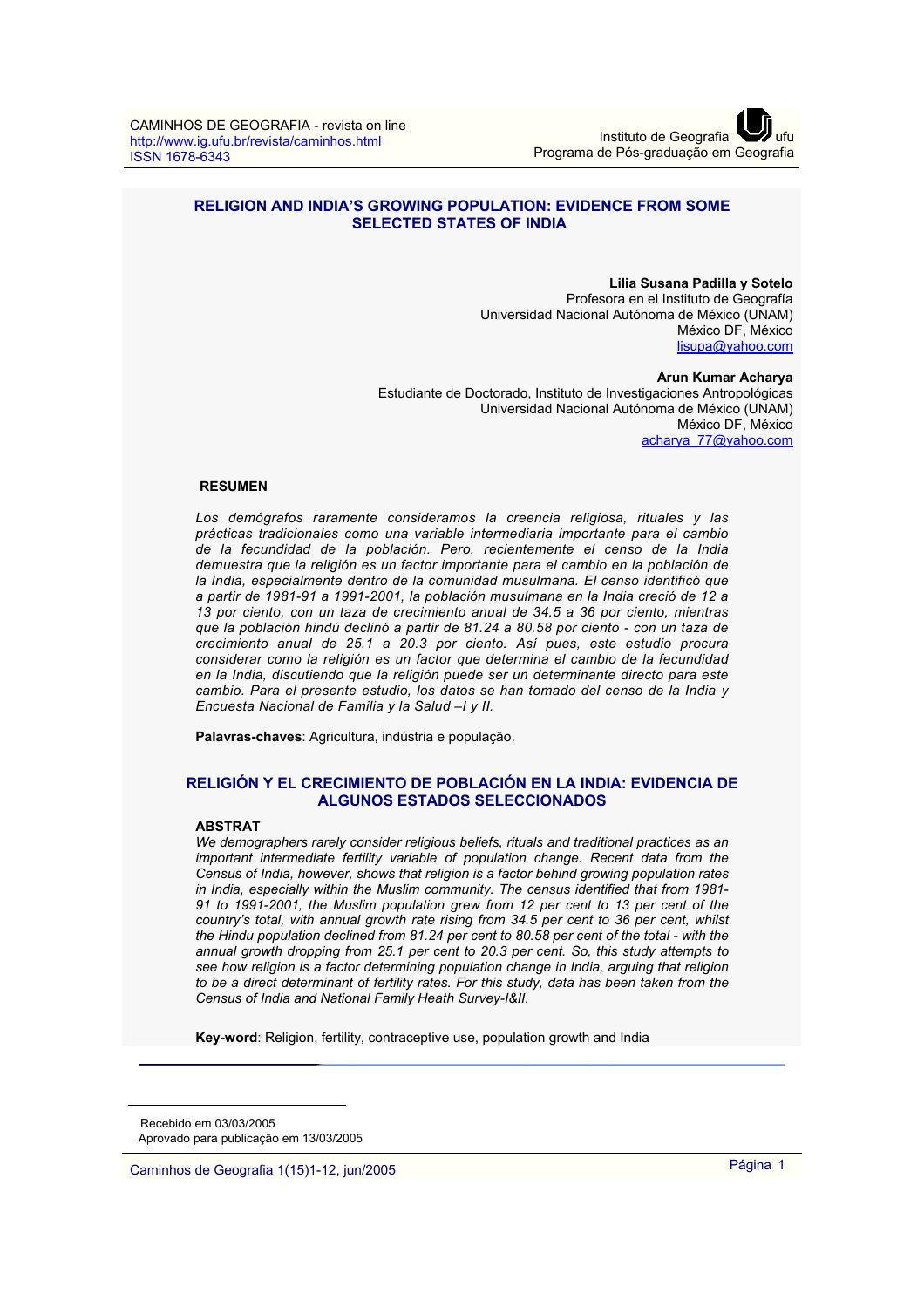## **INTRODUCTION**

India's culture is bound to both its religions and languages. The dominant religions in India are Hinduism, Islam, Christianity, Buddhism, Jainism, and Sikhism. Hinduism appears to have it roots in the Aryan invaders around 2000 B.C. (Roaldn, 1988) and can be traced back to originating in the Indus River Valley area. Hinduism, however, may well have been influenced by many invasions over thousands of years. One theory states that Aryan-Indo-European tribes from Russia and Central Asia invaded Northern India around 1500 B.C. After the Aryan invasion many important Hindu texts and traditions began to appear. All these widely practiced traditions developed and form what is known today as Hinduism. Hinduism has a pantheon of multiple gods and goddesses, some of whom take on a variety of identities. In the sixth century B.C., two religious groups split from Hinduism - Buddhism and Jainism. Buddhism eventually died out in the nation of its own birth and thrives now in South-East Asia and China. Jainism developed after Buddhism. Both religions respect all life unconditionally. Due to this belief, Buddhists and Jainists are strict vegetarians, they do not engage in farming because a farmer must kill plants to harvest them and they wear no silk clothing because the silkworm must be killed to obtain the silk thread. They have instead moved into professional careers in such fields as medicine and law. Wealthy Jains maintain many charitable institutions for both people and animals.

After the Hindu religion, Islam is the second largest religion in India. The Muslim religion known as 'Islam' came on the heels of Muslim invaders who arrived as early as 712 A.D. Over the course of the next few centuries Islam gained a solid following especially in India's northwest. It was especially popular with lower castes since it offered them a chance for social and professional advancement. Following Islam, Christians make up the third largest religious group in India, is represented by almost all denominations, and traces its history in India back to the time of the apostles. Judaism and Zoroastrianism, arriving originally with traders and exiles from the West, are represented by small populations, mostly concentrated on India's west coast. A variety of independent tribal religious groups also are lively carriers of unique ethnic traditions.

After Christianity, Sikhism is an another dominant religion in India. This group is a small but important group that has blended Hindu and Muslim ideas. They emerged about 500 years ago as a means to unite warring Hindu and Muslim states. Sikhs reject the Hindu caste system. The British promoted the Sikhs growth by establishing them in colonial administrative positions. More than any other Indian group, the Sikhs benefited from the colonial period. Like Islam, Sikhism is centered in northern India. Amritsar was the actual center of Sikhism prior to the partition. Like Jains, Sikhs represent a small portion of India's large population but are found in much higher than expected concentrations in skilled professions. In ancient India, there developed a social system in which people were divided into separate close communities. These communities are known as a caste system. The origin of the caste system is in Hinduism, but it affects the whole of Indian society. The religious caste system is a simple division of society into four castes, arranged in a hierarchy. From high to low, the caste divisions are priests (Brahman), warriors (Kshatriya), landholders (Vaisya) and servants (Sudra).

In India, religion is a wonderful kaleidoscope of the country's rich social composition. As stated earlier, many religions have originated and certain other religions of foreign origin have flourished to a great extent here. The co-existence of several religious groups in the country makes it unique and the epithet 'unity in diversity' hold true. Religion prescribes a code of life, refers to a system of beliefs, attitudes and practices which individuals share in groups, and through this orientation towards life and death, it is supposed to affect one's fertility behaviors (Chaudhary, 1982). According to Westoff, the religious affiliation of the couple denotes a system of values which can affect family via several routes: (i) directly, by imposing sanctions on the practice of birth control or legitimizing the practice of less effective methods only, or (ii) indirectly, by indoctrinating its members with a moral and social philosophy of marriage and family which emphasizes the virtues of reproduction (Westoff, 1959).

Thus, the study of demography on the basis of religion is all the more important and intriguing in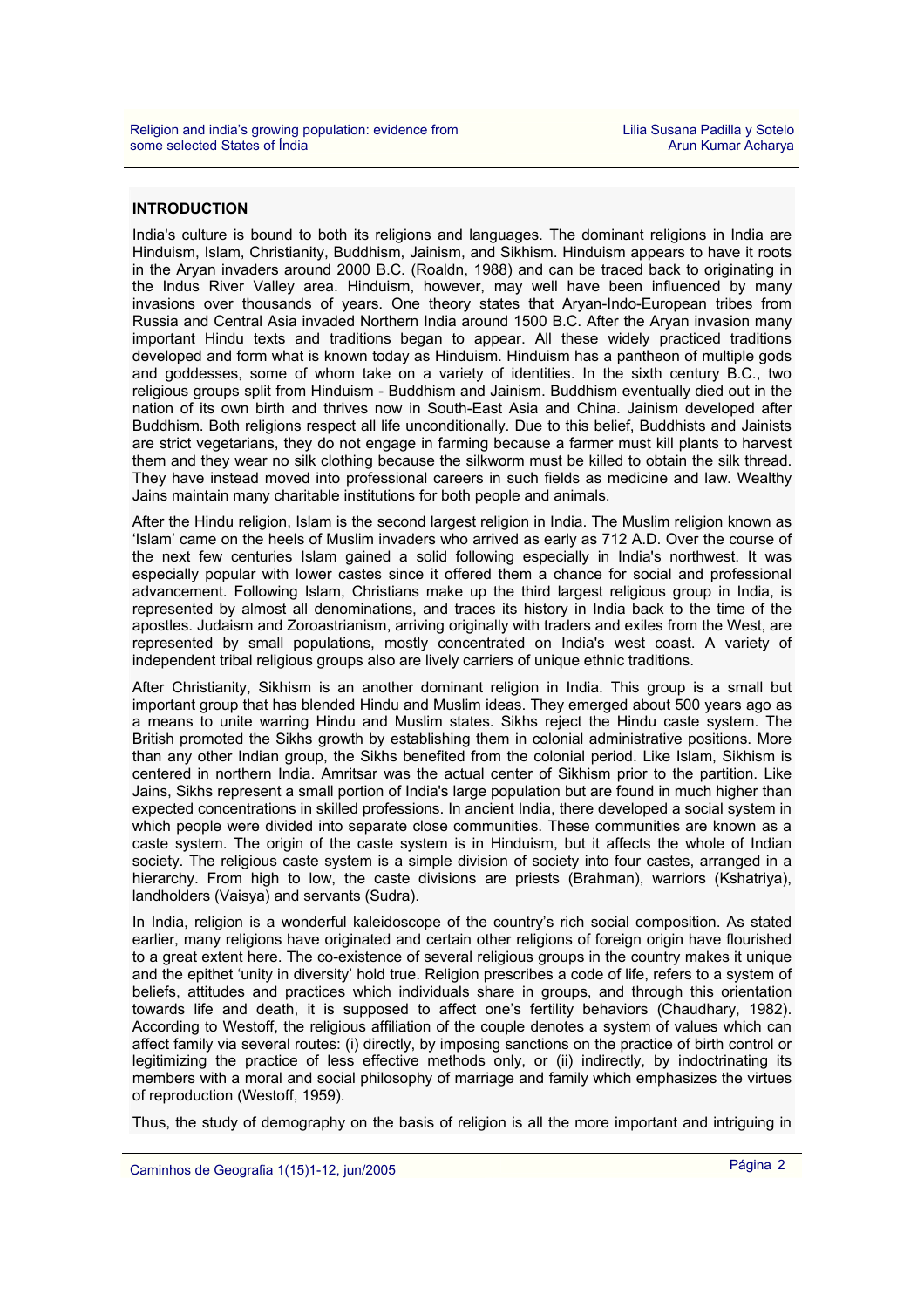the case of India because of its religious heterogeneity, and the fact that followers of different religions are living side by side. Recently, the Census of India stated that the Muslim population is growing dramatically compared to the population of other religions in the country. The Census found that during 1981-91 to 1991-2001, the Muslim population grew from a rate of 34.5 per cent to 36 per cent, while during the same time the Hindu population grew from 25.1 per cent to 20.3 per cent. According to the Census of India, the Muslim population is growing because of high fertility rates among Muslim communities and reduced contraception use by Muslim women. Apart from the Census, other studies by Dhamalingam and Morgan (2004), and Mishra (2004) have all stated that the fertility rate is high among Muslims compared to Hindus. They concluded that this is due to a decline in contraceptive use among Muslim communities. While Sriya Iyer (2002) pointed out in her study that the main reason for this is prohibition by 'Islam', she also stated that the low status of women within the Muslim community is a major catalyst for low contraceptive use and high fertility.

This illustrates that whilst the rest of the world is observing a general decline in fertility rates, in India growing fertility rates are apparently due to the intervention of religious aspects. Although India is the first country in the world that officially introduced formal population policy and family planning programs to control high population growth in the 70s, after more than three decades it is still witness to high population growth and has now become the second most populous country in the world after China. It is necessary, therefore, to look at how population dynamics have changed throughout the different religious communities in the country.

## **Objectives of the study and Data used**

In the light of the social norms and inhibitions prevailing in India an attempt has been made in this paper to see how religion is affecting population change in India. As stated previously, two religions (Hinduism and Islam) represent the majority of the population in India, so for this research four states has been selected based on religious group. In two of the states selected - Himachal Pradesh and Orissa - the majority of the population are Hindus whilst the other two states - Jammu & Kashmir and Assam - have been selected because the majority of their populations are Muslim (see the map 1).

For the present study, data has been taken from the Census of India. In India the Census is the most comprehensive single source of accurate information about its territory and people. The first Census of India covered the period 1867-1872 (during British control), although it did not cover the whole of the country. The next Census, in 1881, covered a wider area and was more sophisticated in nature. Since then, a new census has been taken in India every ten years. The recent 2001 census represents the fourteenth.

Apart from the census of India, some data has also been taken from the National Family Health Survey 1 and 2, where a nation-wide large scale probability sample of around 90,000 married women between the ages of 15-49 were interviewed during 1992-93 and 1998-99. The main objectives of these two surveys were to provide reliable and up to date information on fertility, family planning, mortality and maternal and child health.

## **Religion and Population Issues in India**

Among the various social characteristics of populations, religion is important in the sense that it influences various types of demographic behaviors. While sociologists study religion from various angles, demographers treat it as a variable when studying marriage, fertility, mortality, migration studies which emphasize the relationship between religious affiliations and fertility behaviors are numerous. Thus, religion has immense social, economic, and political significance in most societies, and it plays an important role in sanctioning or promoting acceptance or creating resistance in demographic changes (Pearce, 2001). For example, in India, lower contraceptive use rates and higher fertility rates among Muslims in comparison with Hindus and other religions are always debated in both academic and political circles (Pai Panandiker and Umashankar, 1994).

Earlier research in India found that the low use of contraception and higher fertility, especially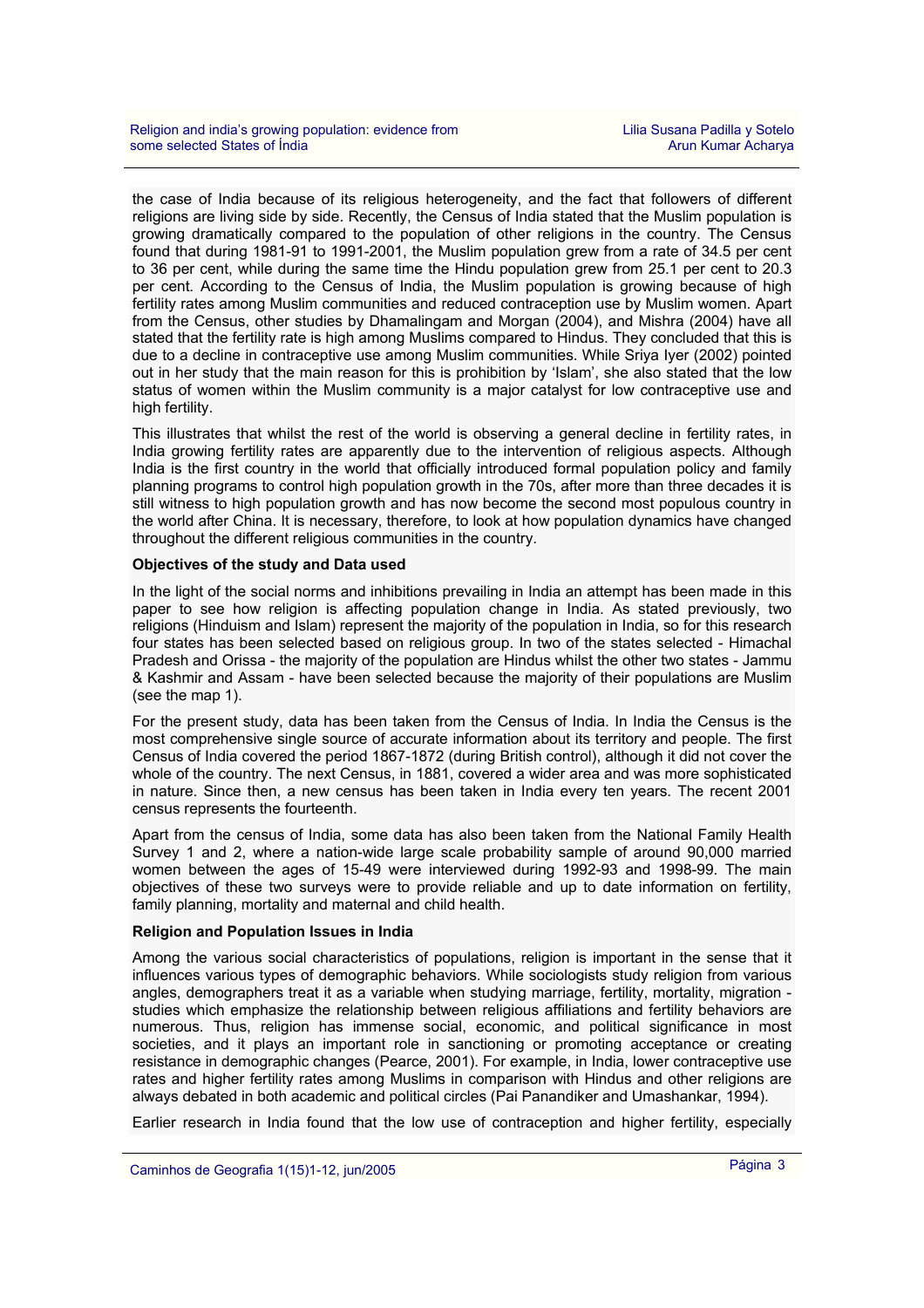within the Muslim community, is due to the low socioeconomic status of Muslim communities (Mistry, 1999), while others argue that it is due to pronatalist ideology and greater opposition to family planning among Muslims (Gandotra, 1998). Among the other reasons for lower contraceptive use and high fertility is the differential marriage pattern, including an early age of marriage, greater remarriage rates (Bhagat and Unisa, 1991) and gender roles (low status of women) (Mistry, 1999). However, most religions relate, either directly or indirectly, to population issues. In the following section, some of the major religions will be examined for an understanding of their points of view in this respect.



**Hinduism**: Traditionally, the Hindu religion stressed the importance of marriage and the begetting of children. Even today, marriage is universal amongst Hindus because it is expected that a man should go through the various stages of his life performing the duties attached to each stage, and marriage is considered to be one such duty. After the first stage, bramhacharyashram, when he is

Caminhos de Geografia 1(15)1-12, jun/2005 Página 4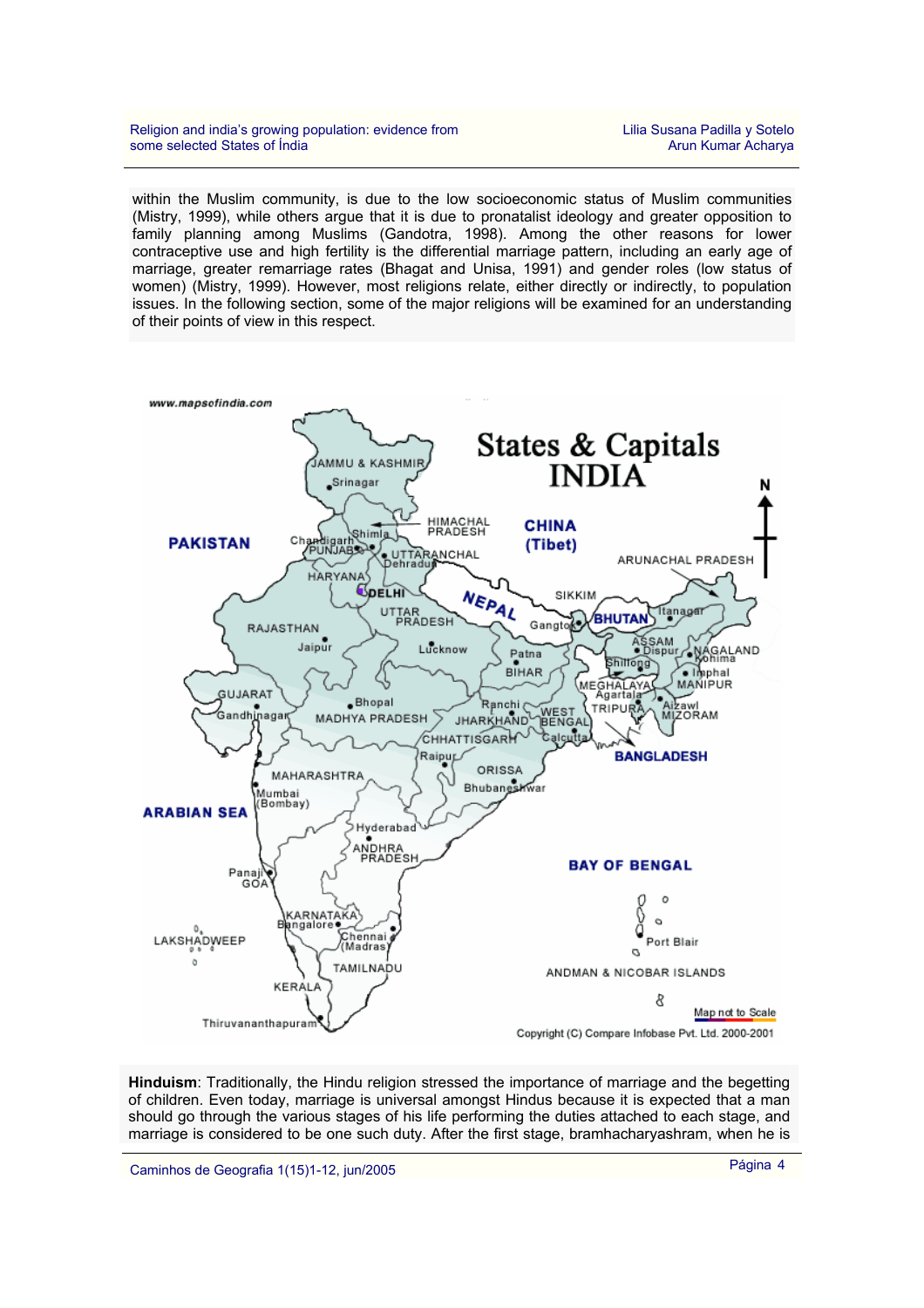a student and devotes his time and energies to the pursuit of knowledge, a man enters the second stage, grihasthashram, by getting married. The aim of Hindu marriage are said to be dharma (religion), praja (progeny) and rati (pleasure). When a man gets married and becomes a householder, he accepts dharma as the highest aim of marriage, indicating that it is desired not so much for sex or progeny but rather for obtaining a partner for the fulfillment of one's religious duties. For the woman, marriage is essential because although a man goes through several sacraments throughout his life, marriage is the only sacrament that she is allowed (Bhende and Kanitkar, 2003).

Procreation is the second aim of Hindu marriage, and bringing forth a son has always been considered necessary because only then can he ceremoniously kindle the funeral pyre and thus effect the salvation of his father's soul. Therefore, he is called *putra* (son). Even a daughter is desired because kanyadaana<sup>1</sup> adds to the *punya* (sacred) of the parents. Newly married Hindu couples have, therefore, always received blessings from their elders like '*may you have eight sons and five daughters*' (Bhende and Kanitkar, 2003).

**Islam**: The Muslim thinking on population was mainly pro-populationistic. The Muslim tradition says 'Marry the affectionate prolific woman, for I shall be proud of you among the nations'. Of the many objectives of marriage, one of the utmost importance is man's procreation of sons and daughters, thereby renewing and extending his own life.

Islam texts are also clear on the point that the primary objective of the establishment of a family is the perpetuation of the human species through the satisfaction of the sexual urge, which is achieved through sexual intercourse between husband and wife. It is, however, worth noting that one important work by an Arab author of the fourteenth century, Ibn khaldoun (1332-1460), made two interesting points: that a densely settled population was conducive to higher standard of living, for it helped achieve a greater division of labor and a more effective utilization of resources. and: it also ensured military and political security and population size increased and decreased in synch with economic fluctuations, and that favorable economic conditions and political stability brought about population growth. Here, he sounded a note of warning, and stated that economic progress also encouraged luxurious living, led to higher taxation and brought about political instability, which in turn caused economic depression and depopulation (Bhende and Kanitkar, 2003).

## **Population growth in India**

At present, India is the second most populous country in the world. According to the 2001 Census, the population of India is about 1027 million (over one billion). That is about eleven times higher than the population of the United States and more than twice the population density of China (although China's population is almost entirely located on the eastern side of the country). India's current population growth rate of 1.7 per cent exceeds both China (0.9 per cent) and the United States (0.6 per cent), who are respectively first and third in total population (United Nations, 2001). India has about 17 per cent of the world's population, while it has only 2.4 per cent of total land area of the world.

Population growth in India has gone through four different phases, these being: Phase 1 during 1901 to 1921, where India experienced 'stagnant population growth' (due to a high mortality rate); Phase 2 is from 1921 to 1951, where the country's population grew steadily due to the introduction of modern medicine (decreasing mortality rate); Phase 3 is from 1951 to 1981, during which the population grew rapidly, and; finally Phase 4, from 1981 to 2001, where the country's population grew rapidly but then shows that growth rates are beginning to decline. It should be noted that during the period 1981-91, the population of India increased by 23.86 per cent and the average annual exponential growth rate was 2.14., both indicators of population growth being lower than those observed during 1971-81. It can be further noted that the lowering of population growth continued during 1991-2001, with the growth rate for that decade being 21.34 per cent, and the average annual exponential growth rate being 1.93 per cent (see table 1).

 $\overline{a}$ 

<sup>&</sup>lt;sup>1</sup> Kanyadaana; Giving the hand of daughter to her husband during the time of her marriage.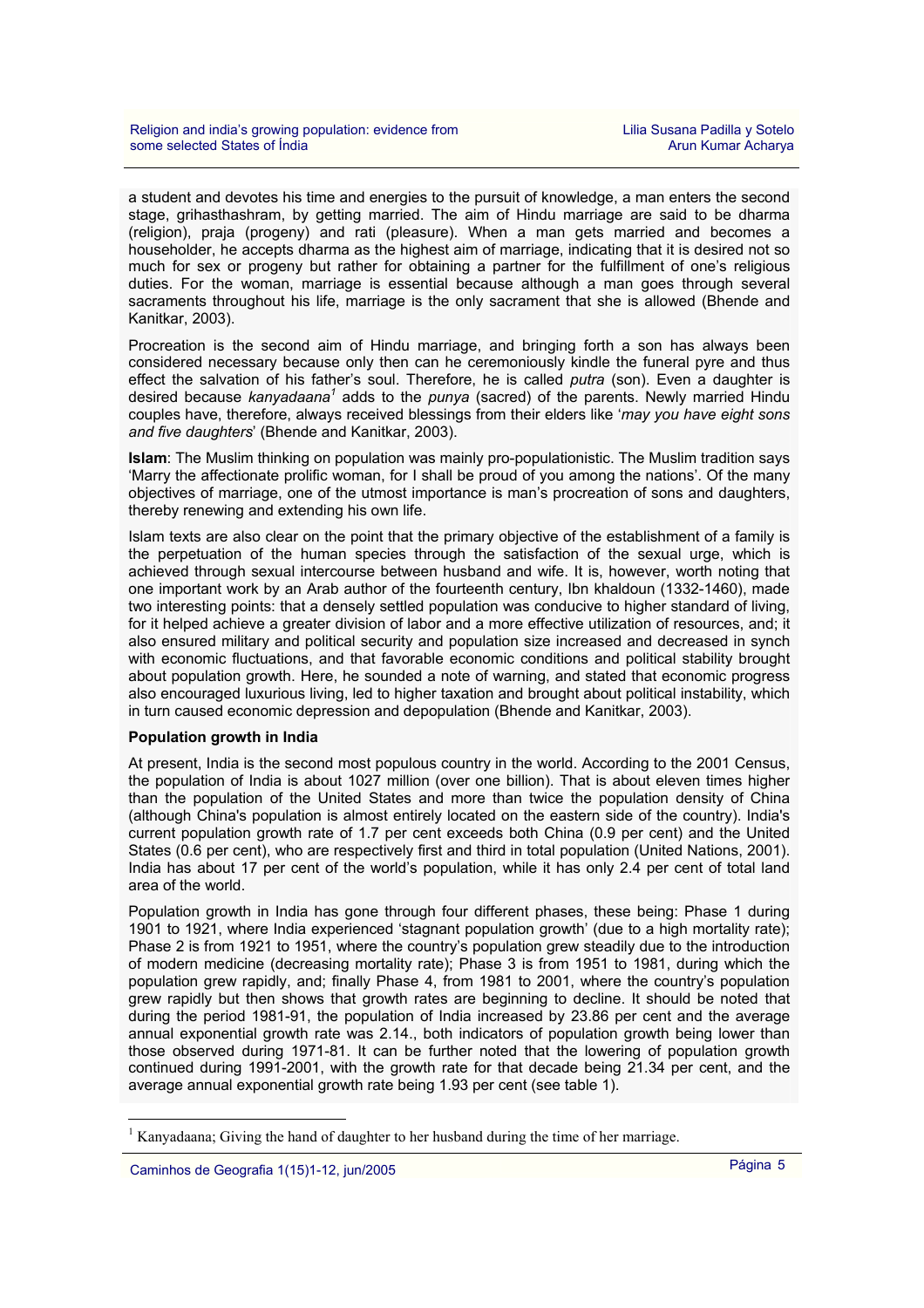The reasons for this rapid population growth is the contact with Western nations, in particular Great Britain, which help India to import the western medicine for different diseases. Due to this the mortality rate decline dramatically in India, for example in 1911-1921 the death rate in India was 48.6 per thousand, while in 1998-99 it is 9.7 per thousand (IIPS, 1999). It must be noted that the ill effects of severe famines have been considerably reduced by preventive and relief measures; the plague has been eradicated; cholera has been brought under control; small-pox has been eradicated from the Indian sub-continent according to the reports of the World Health Organization, and malaria, which is an extremely debilitating disease, has been brought under control. Public health measures and the advancement in medical science mainly imported from developed countries have further contributed to a reduction in mortality levels in India. The above discussion highlights the fact that decline in the mortality levels specially after 1921 is the main reason of high population growth in India.

Apart from this, as the largest democratic nation in the world, India has been unable to enforce population controls like those in China. In addition, India is also a multi religious country with each religion having a different social norm, which makes it very difficult for the government to control the population. It is thus clear that in addition to other factors, religion in India plays an important role in population change and for that reason will be discussed here.

| $\frac{1}{2}$ . $\frac{1}{2}$ . $\frac{1}{2}$ . $\frac{1}{2}$ . $\frac{1}{2}$ . $\frac{1}{2}$ . $\frac{1}{2}$ . $\frac{1}{2}$ . $\frac{1}{2}$ . $\frac{1}{2}$ . $\frac{1}{2}$ |                         |                 |          |  |  |  |
|-------------------------------------------------------------------------------------------------------------------------------------------------------------------------------|-------------------------|-----------------|----------|--|--|--|
|                                                                                                                                                                               | <b>Total population</b> |                 | Growth   |  |  |  |
| <b>Census year</b>                                                                                                                                                            |                         | <b>Absolute</b> | Per cent |  |  |  |
| 1901                                                                                                                                                                          | 238,396,327             |                 |          |  |  |  |
| 1911                                                                                                                                                                          | 252.093.390             | 13,697,063      | 5.75     |  |  |  |
| 1921                                                                                                                                                                          | 251,321,213             | $-772,177$      | $-0.31$  |  |  |  |
| 1931                                                                                                                                                                          | 278.977.238             | 27,656,025      | 11.00    |  |  |  |
| 1941                                                                                                                                                                          | 318.660.580             | 39,683,342      | 14.22    |  |  |  |
| 1951                                                                                                                                                                          | 361.088.090             | 42.427.510      | 13.31    |  |  |  |
| 1961                                                                                                                                                                          | 439.234.771             | 78.146.681      | 21.64    |  |  |  |
| 1971                                                                                                                                                                          | 548,159,652             | 108.924.881     | 24.80    |  |  |  |
| 1981                                                                                                                                                                          | 683.329.097             | 135.169.445     | 24.66    |  |  |  |
| 1991                                                                                                                                                                          | 846,387,888             | 163,058,791     | 23.86    |  |  |  |
| 2001                                                                                                                                                                          | 1.027.015.247           | 180.627.359     | 21.34    |  |  |  |

**Table 1**  Total population growth in India (1901 - 2001)

Source: Census of India 1901-2001.

## **Religion and Population Change in India**

As previously mentioned, religion in India plays an important role in the country's changing population structure. This is thanks to different religions which have different norm and different social practices. Basically, Hindu and Muslim are the two major largest religious groups in India, both of which play a key role in demographic changes in India. From the table, we can see that in 1961 the total population of Hindu religion was 366.52 million whilst the Muslim population was 46.94 million and the total population of others religion (Christian, Sikhs, Buddhist and Jains) was 25.46 million. This shows that the Hindu population was the dominant group in India, followed by the Muslim population. After 40 years, however, the scenario has changed. In 2001, even though the Hindu population remains the largest population group, over the same period the Muslim population is three times larger than it was in 1961 and the total population of other religions have also doubled. This reflects how the Muslim population is growing much faster than the Hindu population.

Although, over past decades, the populations of different religious bases have been growing steadily, the actual growth rates show that apart from the Muslim community, Hindu and other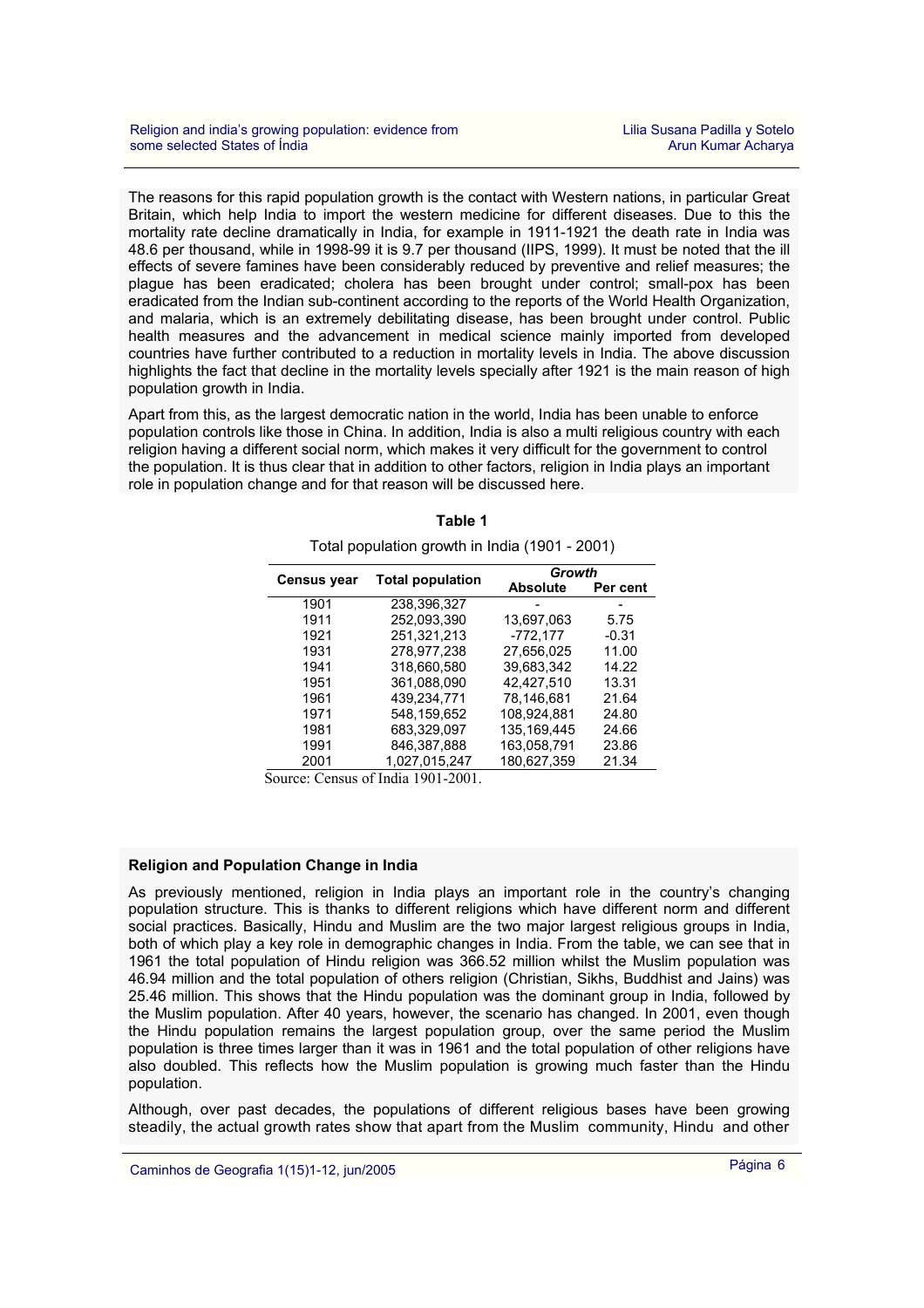

**Figure 1**  Population growth in India (1901 – 2001)

Source: Census of India 1901-2001.

#### **Table 2**

Population growth in India according to religion during 1961 to 2001 (in million)

| Religion | 1961   | 1971  | 1981   | 1991   | 2001   |
|----------|--------|-------|--------|--------|--------|
| Hindu    | 366.52 | 45343 | 549.77 | 687.64 | 827.57 |
| Muslim   | 46.94  | 61 41 | 75.51  | 101.59 | 138.88 |
| Others   | 25.46  | 33.40 | 39.99  | 49.32  | 62.11  |

Source: Census of India 1901-2001.

Others religion include the population of Christian, Sikhs, Buddhist and Jains.

religious populations are gradually declining. In table 3, we have tried to calculate population sizes in India according to religion. This table shows that in 1961 the proportion of Hindus within the total population was 83.44 percent whilst the Muslim and other religious populations were 10.68 per cent and 5.88 per cent respectively. By 2001, however, the Hindu population had declined to 80.58 per cent of the total, whilst the Muslim population had gone up to 13.45 per cent of the total. Thus, it can be observed that between 1961 and 2001 the Muslim population has grown continuously.

To the see the actual changes of population structure according to religion in India, this study has selected four states and calculated the proportion of population during two different time periods 1961 and 2001. Table 4 shows that in 1961 approximately 95.9 percent of population in the state of Himachal Pradesh were Hindus, whilst only 1.3 per cent were Muslims with other religions making up 2.8 per cent. Four decades later (2001) and in this same state the Hindu population has declined slightly but the Muslim population has increase to 2 per cent. In the case of another state where Hinduism is dominant – Orissa – the table shows that in 1961 about 97.5 per cent of the population was Hindu, with 1.2 per cent and 1.3 per cent made up of Muslims and other religious groups respectively. By 2001, however, the Hindu population had declined down to 94.4 per cent of the total with Muslims and others religious groups both growing in size.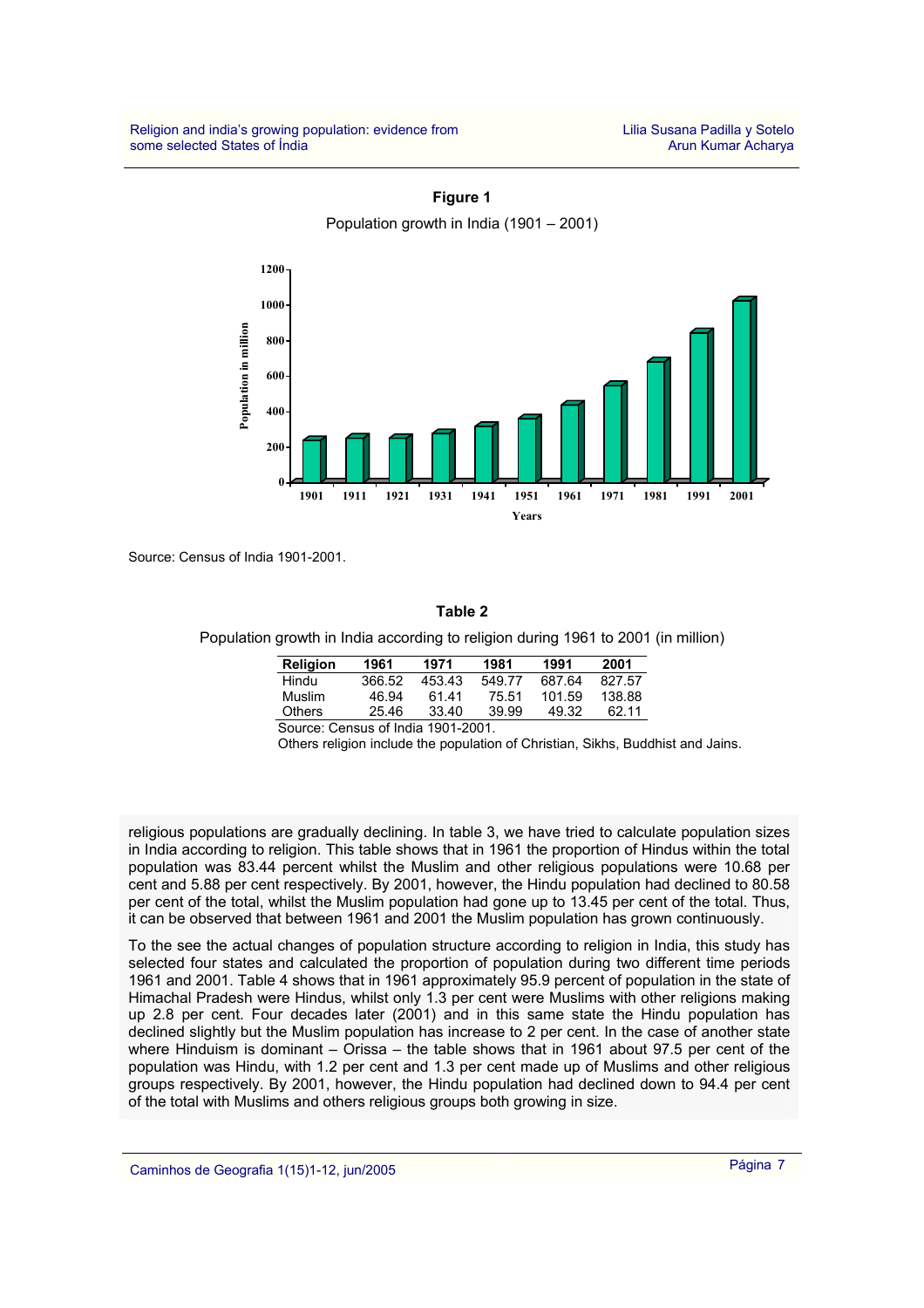## **Table 3**

#### Proportion of population according to religion during 1961 to 2001 in India (in percentage)

| Religion | 1961  | 1971  | 1981  | 1991  | 2001  |
|----------|-------|-------|-------|-------|-------|
| Hindu    | 83.44 | 82.71 | 80.45 | 81.24 | 80.58 |
| Muslim   | 10.68 | 11.20 | 11.50 | 12.00 | 13.45 |
| Others   | 5.88  | 6.09  | 8.05  | 6.76  | 5.97  |

Source: Census of India 1901-2001.

Others include the population of Christian, Sikhs, Buddhist, Jains and others religion.

So if this is the case in Hindu dominant states, what will the situation be like in traditionally Muslim dominant states? To understand the situation we need to look at the two most Muslim-dominant states in India; Jammu & Kashmir and Assam. In the state of Jammu & Kashmir in 1961 about 28.4 per cent of population was Hindu and 68.3 per Muslim (with others religion making up 3.3 per cent). By 2001, the Hindu populations in these two states had increased with the Muslim population declining. Though the Muslim population has declined the changes are very small. The major change has been due to the war between India and Pakistan in 70s. During this conflict, Pakistan occupied some part of Jammu & Kashmir, (which is now known as Pakistan-occupied Kashmir) where the majority of population are Muslim. Due to this we can observe a increase in the Hindu population and decline in the Muslim population. In the case of Assam, however, we find that in 1961 about 71.3 per cent of population was Hindu and 25.3 per cent of the population was Muslim. By 2001, the Hindu population had declined to 64.9 per cent - reflecting that in the space of 40 years the state had lost 6.4 per cent of its Hindu population – whilst the Muslim population had increased to 30.9 per cent, a very significant rise. Table 4 therefore highlights how in almost all four states studied, the Muslim population is increasing compared to the Hindu population. As this discussion shows a differential population growth according to religion in India, so it urge us to investigate the fertility differential among these religions.

## **Table 4**

Proportion of population according to religion in selected states during 1961 and 2001 (in percentage)

| <b>States</b>                                                                                                                                                                                                                   | <b>Himachal Pradesh</b> |      | Orissa |      | Jammu & Kashmir |      | Assam |      |
|---------------------------------------------------------------------------------------------------------------------------------------------------------------------------------------------------------------------------------|-------------------------|------|--------|------|-----------------|------|-------|------|
| Religion                                                                                                                                                                                                                        | 1961                    | 2001 | 1961   | 2001 | 1961            | 2001 | 1961  | 2001 |
| Hindu                                                                                                                                                                                                                           | 95.9                    | 95.4 | 97.5   | 94.4 | 28.4            | 29.6 | 71.3  | 64.9 |
| Muslim                                                                                                                                                                                                                          | 1.3                     | 2.0  | 1.2    | 2.1  | 68.3            | 67.0 | 25.3  | 30.9 |
| <b>Others</b>                                                                                                                                                                                                                   | 2.8                     | 2.6  | 1.3    | 3.6  | 3.3             | 3.4  | 3.4   | 4.2  |
| $\sim$ 0.000 NORTH of the start of the start of the start of the start of the start of the start of the start of the start of the start of the start of the start of the start of the start of the start of the start of the st |                         |      |        |      |                 |      |       |      |

Source: Census of India 1901-2001.

Others include the population of Christian, Sikhs, Buddhist, Jains and others religion.

## **Religion and differential fertility**

Religion and fertility change is highly debated in the Indian context. As the different religions of India have different social norms, this affect very much fertility behaviors in the country. It has been observed that the levels and pattern of fertility vary according to religion. A study of differential fertility among different religions is useful, as it will give an idea of the future proportion of each group as part of the total population. This is also important for the implementation of family planning programmes because it helps us to identify high fertility groups on which the programme efforts can be concentrated. So to bring out a clear picture on the population change according to religion in India, here we will attempt to analyze the fertility pattern of different religions in India across four selected states. Results can be seen in table 5.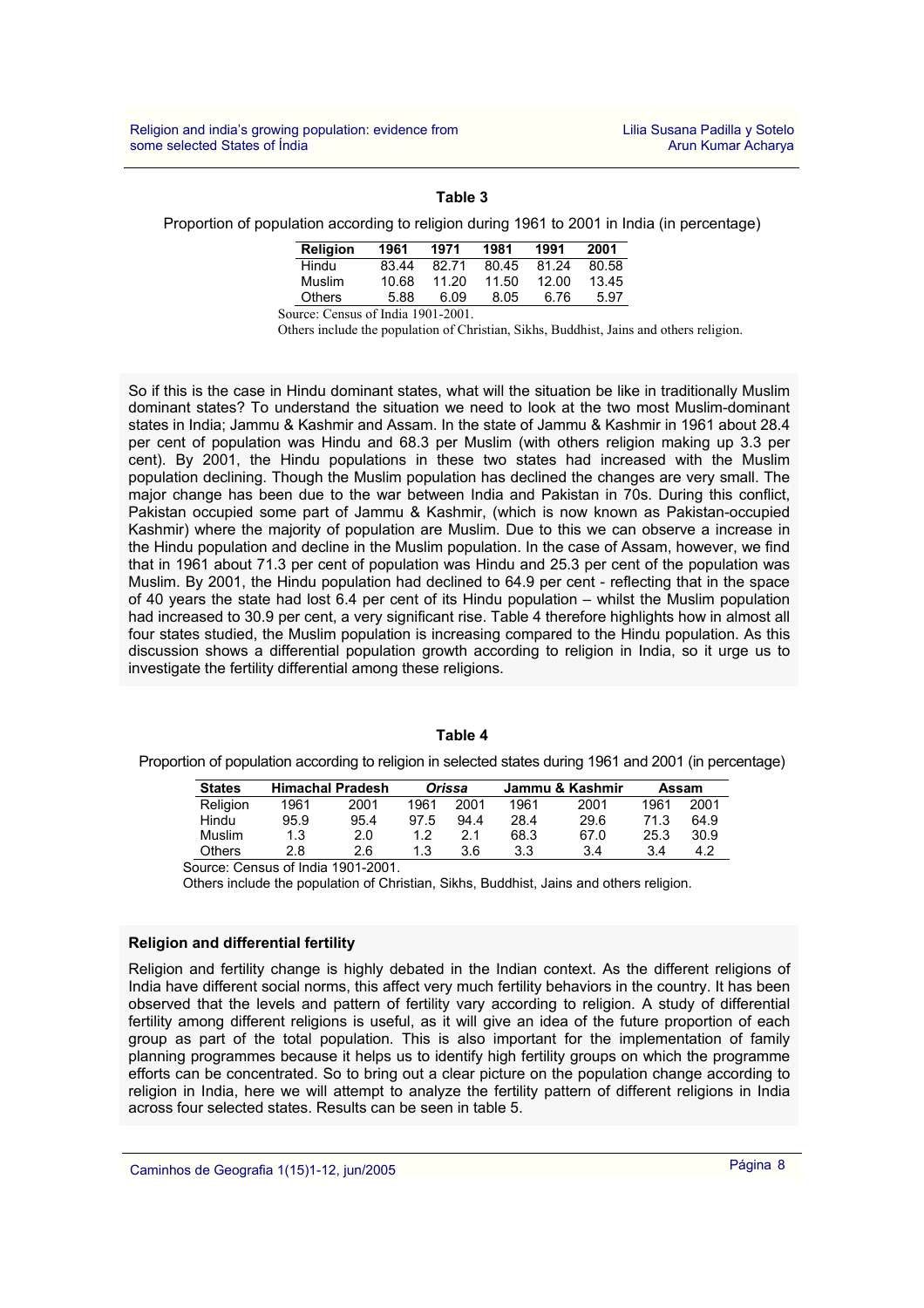| Leitility rate according to religion in selected states during 1992-99 and 1990-99 |       |               |               |  |  |
|------------------------------------------------------------------------------------|-------|---------------|---------------|--|--|
| <b>Country/States</b>                                                              | Hindu | <b>Muslim</b> | <b>Others</b> |  |  |
| India                                                                              |       |               |               |  |  |
| 1992-1993                                                                          | 3.30  | 4.41          | 2.77          |  |  |
| 1998-1999                                                                          | 2.78  | 3.59          | 2.33          |  |  |
| <b>Himachal Pradesh</b>                                                            |       |               |               |  |  |
| 1992-1993                                                                          | 2.90  | 4.87          | 4.38          |  |  |
| 1992-1993                                                                          | 2.11  | 3.23          | 2.71          |  |  |
| Orissa                                                                             |       |               |               |  |  |
| 1992-1993                                                                          | 2.90  | 2.45          | 3.36          |  |  |
| 1992-1993                                                                          | 4.23  | 3.01          | 2.43          |  |  |
| Jammu & Kashmir                                                                    |       |               |               |  |  |
| 1992-1993                                                                          | 3.01  | 3.88          | 2.64          |  |  |
| 1992-1993                                                                          | 2.68  | 2.72          | 3.24          |  |  |
| Assam                                                                              |       |               |               |  |  |
| 1992-1993                                                                          | 2.92  | 5.03          | 4.81          |  |  |
| 1992-1993                                                                          | 2.00  | 3.05          | 1.42          |  |  |

**Table 5** 

Fertility rate according to religion in selected states during 1992-93 and 1998-99

Source: National Family Health Survey I and II.

Others include the population of Christian, Sikhs, Buddhist, Jains and others religion.

Table 5 shows that in India during the year 1992-93 the total fertility rate of the Hindu population was 3.30 per woman, while the fertility rate was 4.41 per woman within the Muslim community. The fertility rate of others religion was 2.77 per woman. During this period, the fertility rate among Muslim was high. Which reflects that during in 1992-93 in every 1000 Hindu women added 330 new Hindu children and at the same time in every 1000 Muslim women added 441 new Muslim children, which shows that in a year nearly in ever 1000 Muslim women gave birth 111 more children compared to Hindu women. During 1998-99, India experienced a decline in the total fertility rate across all religion. For example the total fertility rate of Hindu population is 2.78 per woman, for Muslim it is 3.5 per woman and the total fertility rate of others religion is 2.71 per woman. This demonstrates that during this period, the Muslim fertility rate was also higher compared to any other religions in India. in other words, in the year 1998-99, every 1000 Hindu women gave birth 278 new Hindu children, whilst in the same time in 1000 Muslim women gave birth 350 new children, which reflects that in this period of time every 1000 Muslim women giving birth population 72 more children compared to the Hindu women in India.

Fertility changes across states shows that in Himachal Pradesh, during 1992-93, the total fertility rate for Hindus was 2.9 per woman and for Muslims and other religions was 4.87 and 4.38 per woman respectively. This illustrates that during this period Muslim and other religion's fertility rates were high compared to that of the Hindu population. After fives year (1998-99), however, Himachal Pradesh has observed a great change in fertility rates, with the fertility rate for Hindus moving closer to replacement level fertility (2.11 per woman) whilst for Muslims although the fertility rate has dropped it remains above the 3 per woman mark. In other states, declining fertility rates have also been observed across all religious groups of Orissa, Jammu & Kashmir and Assam. It is clear from table 5 that as well as finding a decline fertility rate in selected states across religious groups, it is also apparent that total fertility rates among Muslims is considerably higher when compared to others religions in India. In other words, every Muslim woman has on average one child more that their Hindu counterpart. From simple calculations, we can work out that in the year 2001 for every six Hindus there was one Muslim, which is a dramatic change from the situation in 1961 when there was only one Muslim for every ten Hindus. It is thus important to point out that the higher fertility among Muslim communities is a important contributing factor to high population growth in India. The main reason for high fertility rates among Muslim women is the low use of contraception devices.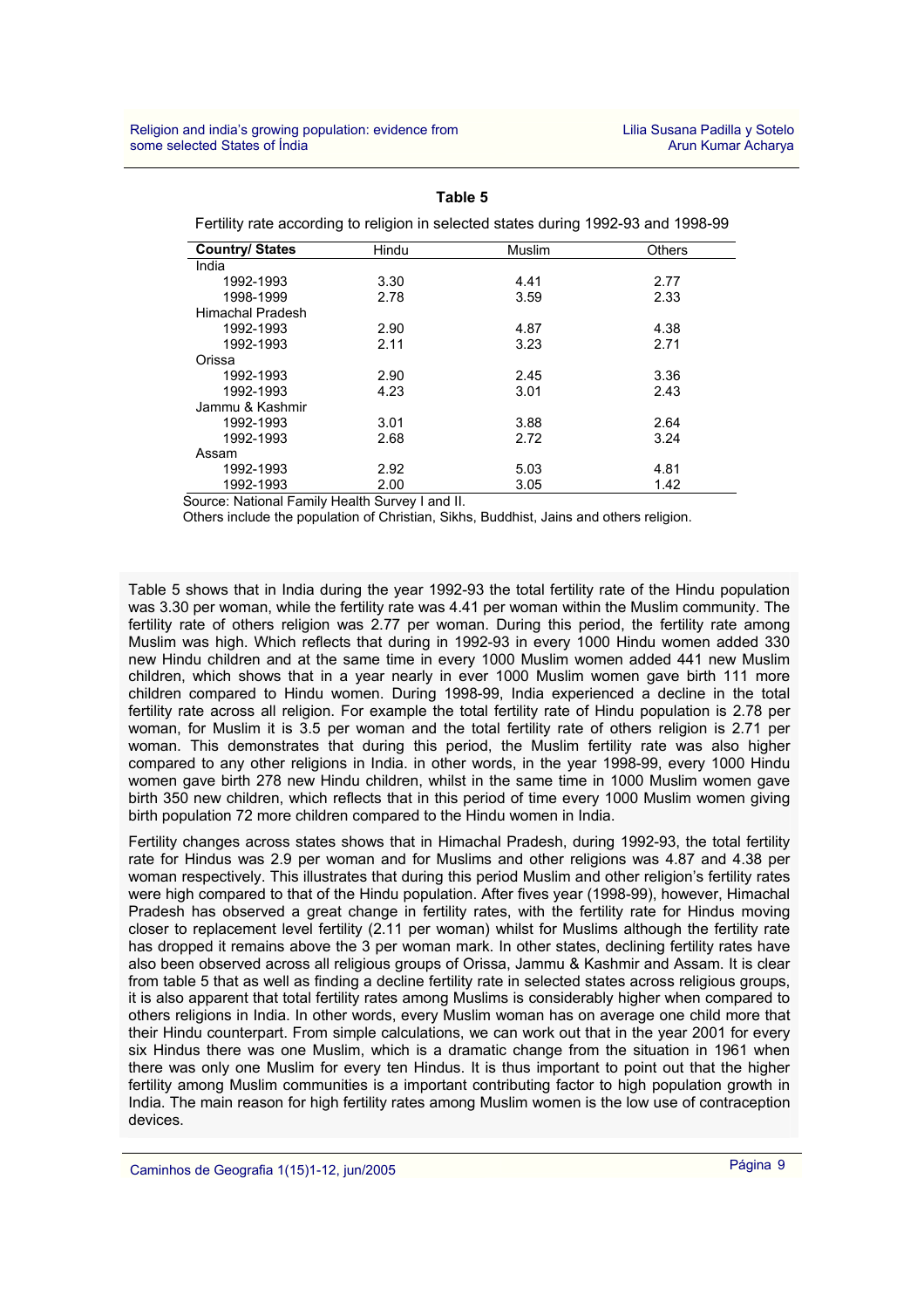## **Religion and contraceptive use**

In India, levels of contraceptive use are affected by the religious views and beliefs of many people. As we have seen from the earlier discussion, different religions have different opinions with regards family planning. Thanks to this, different religious groups perceive the use of contraception differently from one another, and consequently we can observe great variation in contraception use among these different groups. Table 6 presents contraception use by different religious groups in the Indian context. From this table it appears that in India during 1992-93 approximately 41.6 per cent of Hindu women were using contraception (both modern and traditional methods), while at the same time only 27.7 per cent of Muslim women and 37.4 per cent of women of other religions were using contraception. This shows that during 1992-93, the majority of Muslim women (72.3 per cent) were not using contraception compared with women of any other religion. During 1998-99, the percentage of contraception use among all religions increased, although rates were higher among Hindu women (49.2 per cent) and other religions (48.6 per cent) than Muslim women (37 per cent). This reflects that after five years of government intervention and family planning programs, there has been some successes, which we can be seen by an increase in the use of contraception by Indian women. It can also be seen, however, that Muslims remain at the top of the list of non-users of contraception (63 per cent).

Although this is the overall situation in India, contraception usage rates by religion across the four selected states show that in Hindu-dominated states like Himachal Pradesh and Orissa, during 1992-93, Hindu women (58.8 per cent and 35.2 per cent) and the others religion women (72.9 per cent and 49 per cent) were far more frequent contraceptive users than Muslim women (41.4 per cent and 19.1 per cent). The same trend is also observed in the Muslim majority states (Jammu & Kashmir and Assam), where the level of contraception use is high among Hindu and women of other religions. This shows that contraception use among Muslim communities is always low compared to any other religious group in India. In addition, such low level of contraception use among Muslim communities results in a higher fertility rate as can be seen from table 5.

|                         | Use of contraception |         | Not using contraception |         |
|-------------------------|----------------------|---------|-------------------------|---------|
| <b>States</b>           | 1992-93              | 1998-99 | 1992-93                 | 1998-99 |
| India                   |                      |         |                         |         |
| Hindu                   | 41.6                 | 49.2    | 58.4                    | 50.8    |
| Muslim                  | 27.7                 | 37.0    | 72.3                    | 63.0    |
| Others                  | 37.4                 | 48.6    | 62.6                    | 51.4    |
| <b>Himachal Pradesh</b> |                      |         |                         |         |
| Hindu                   | 58.8                 | 68.3    | 41.2                    | 31.7    |
| Muslim                  | 41.4                 | 50.9    | 58.6                    | 49.1    |
| <b>Others</b>           | 72.9                 | 56.5    | 27.1                    | 43.9    |
| Orissa                  |                      |         |                         |         |
| Hindu                   | 35.2                 | 46.3    | 61.8                    | 53.7    |
| Muslim                  | 19.1                 | 32.9    | 80.9                    | 67.1    |
| Others                  | 49.0                 | 40.7    | 51.0                    | 59.3    |
| Jammu Kashmir           |                      |         |                         |         |
| Hindu                   | 51.8                 | 53.2    | 48.2                    | 47.8    |
| Muslim                  | 34.3                 | 45.4    | 65.7                    | 54.7    |
| <b>Others</b>           | 61.8                 | 66.1    | 38.2                    | 33.3    |
| Assam                   |                      |         |                         |         |
| Hindu                   | 48.3                 | 47.8    | 51.7                    | 51.4    |
| Muslim                  | 32.3                 | 32.4    | 67.7                    | 66.5    |
| Others                  | 19.1                 | 35.3    | 80.9                    | 62.8    |

#### **Table 6**

### Use of contraceptive methods according to religion in selected states during 1992-93 and 1998-99 (in percentage)

Source: National Family Health Survey I and II.

Others include the populations of Christians, Sikhs, Buddhists, Jains and other religious groups.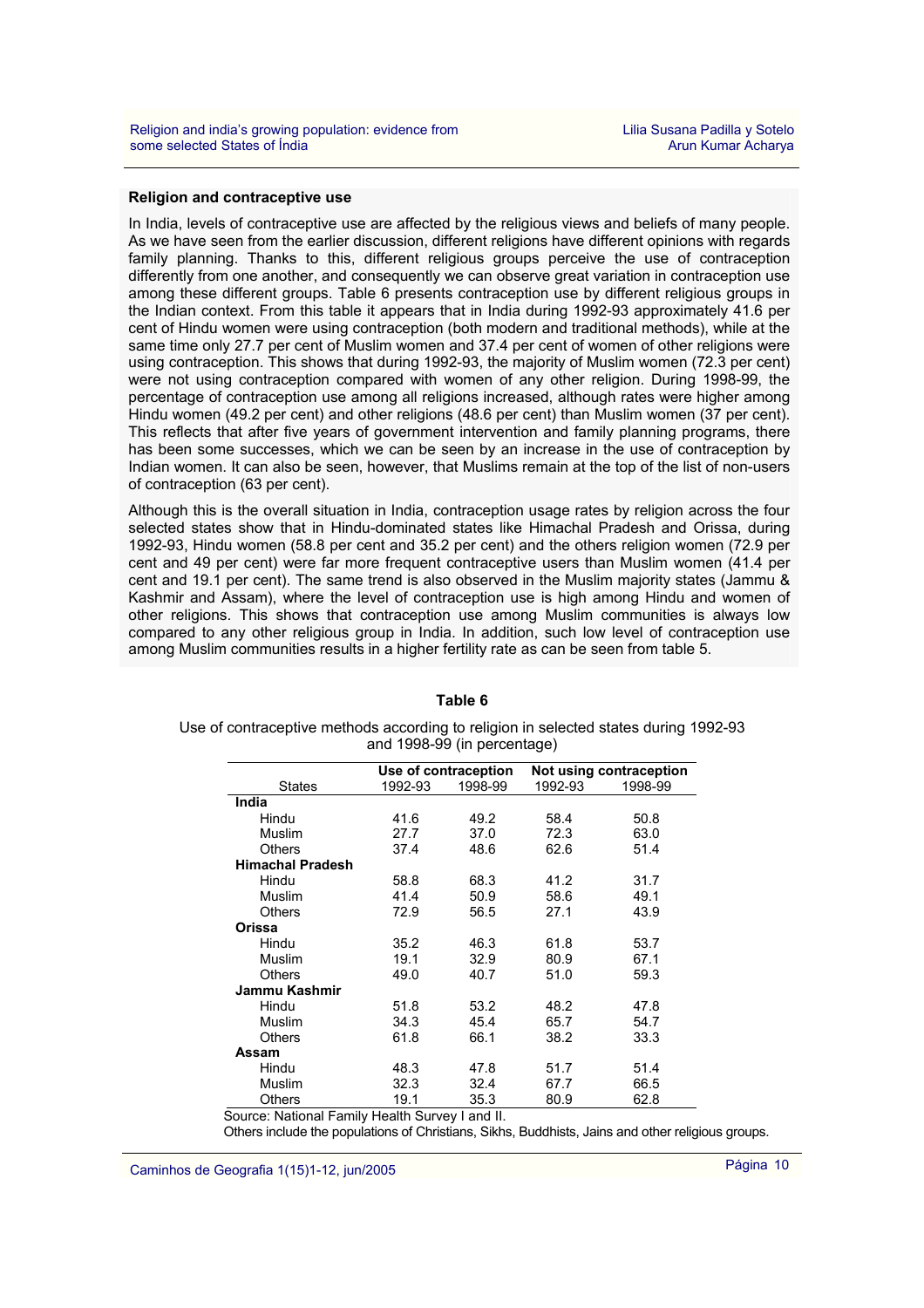The main reason for low contraceptive among the Muslim population is their devotion to 'Islam', which does not permit contraceptive use. For Muslims, the Koran is the primary source of religious authority in Islam and in practice, most Muslims rely on interpretations of the Koran and other religious writings by local ulama (Islamic scholars) to guide their choices (Boonstra, 2001). In the case of Muslims, Islam encourages marriage and procreation within marriage, and most Muslims interpret this as discouraging / prohibiting the use of contraception (Boonstra, 2001, Khan, 1979). The Koran also mentions that children are the 'decoration of life' and forbids infanticide, which is interpreted by some to imply that Islam does not permit contraception. Apart from this, another factor is the lower status of women, compared to women of other religions in India (Boonstra, 2001). Within Muslim communities, men decide whether women will use contraception.

## **Conclusion**

In this study we found that the population of India is growing at a high rate, although in the last few decades the speed of population growth has showed a decline sign. It must be repeatedly emphasized that the future course of population growth in India, a country already over populated, will depend mainly on the reproductive behaviors of its people. Although the mortality rate has declined considerably over the years, there is scope for even further decline, in which case there is all the more reason why the birth rate should correspondingly decrease. A further reduction in birth rate will certainly depend on the effectiveness with which family planning programs - recently renamed the family welfare programme - is implemented.

On the other hand, we have seen from analysis of population data that religion is an important factor in demographic change in India. This is due to the different perceptions that people of different religions have. We have seen that for the last few years the Muslim population has been constantly increasing, while during the same period the population of Hindu and other religions has declined, and this is due to high fertility rates among Muslim communities and lower rates among Hindus and other religious groups. Although Hindus continue to make up an overwhelming majority of the country's total population (80.58 per cent), their growth rate has declined by 4.8 per cent in the period 1981–1991 to 1991-2001 (from 25.1 per cent to 20.3 per cent). Compare this with Muslims who account for 13.45 per cent of the country's total population, with a growth rate that has gone up by 1.5 per cent from 34.5 per cent to 36 per cent. In other words, for every Muslim there are six Hindus in the country. This is due to higher fertility rates, lower contraception use and early marriage among Muslim. Low use of contraception among Muslim communities is due to its symbolic prohibition by 'Islam'. Although the last few decades have seen fertility levels decline and contraceptive use in Muslim communities increase, it is still at a much lower level when compared to Hindus and other religious groups. Thus, population growth in India is strongly influence by religion through fertility patterns and contraceptive use.

From this study it appears that 'religion' could be an important intermediate fertility variable affecting population change. In addition, the Indian government should implement different programs to improve the status of Muslim women providing them with greater education and employment opportunities. India needs a comprehensive approach to control population growth and address family panning methods among Muslim communities. If not, it will be very difficult for India to maintain stable population growth by the year 2015.

A final point is that as a multi-religious country by constitution, and dominated by Hinduism, India has faced a great number of conflicts between Hindu and Muslim communities in the past. A growing Muslim population must be a unwelcome issue among Hindu religious leaders, and it would not be presumptuous to believe that this may be a cause of conflict amongst these two communities in the future.

## **References**

ACHARYA, Arun Kumar, 2004, "Gender preference and India's missing girls: Evidence from some selected states of India". Presented at the Population Association of America annual Meeting, April 1-3, Boston, United States.